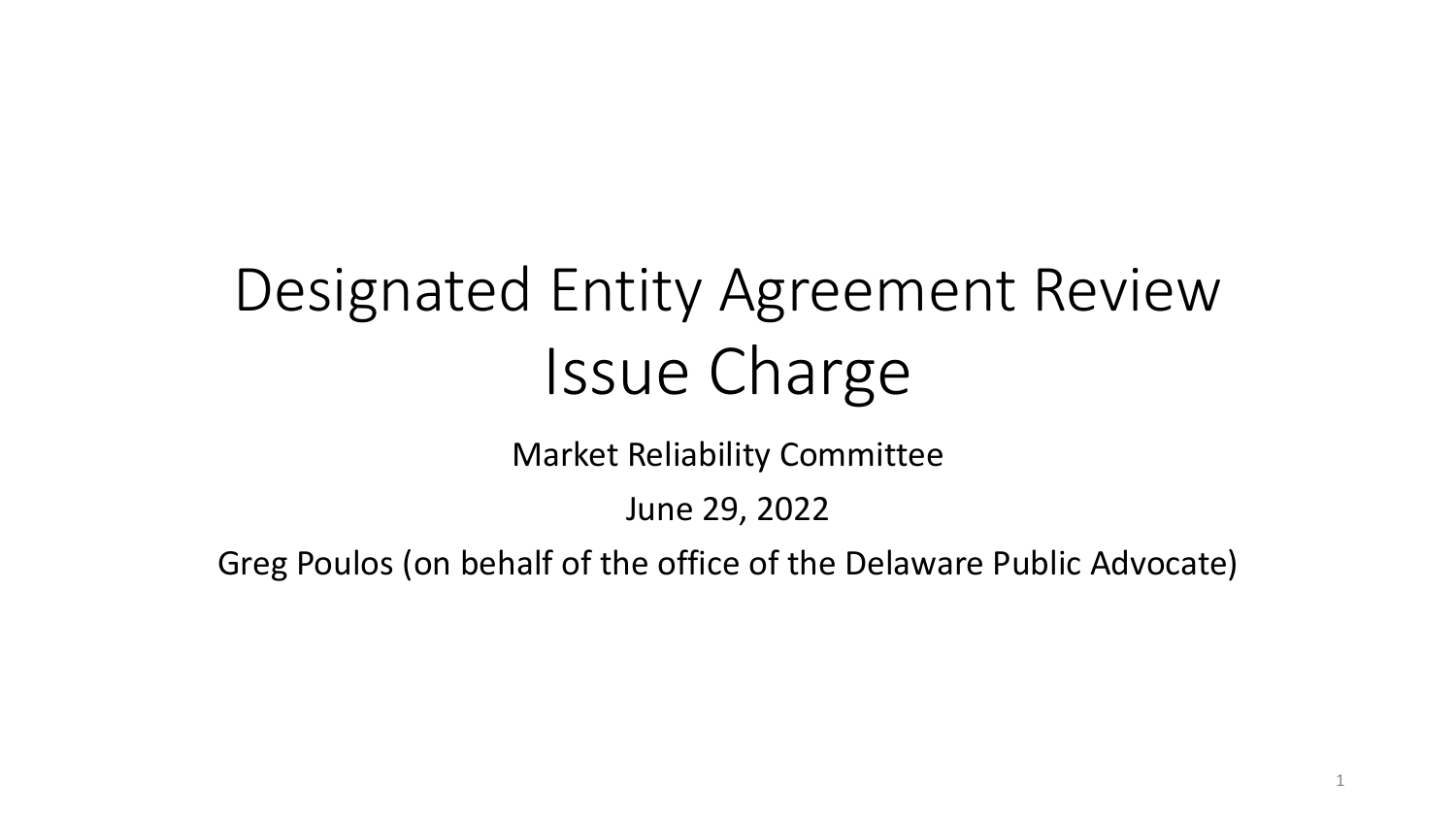## Background

We have worked with PJM/Transmission Owners quite exhaustively over the last few weeks to create a joint issue charge. After a handful of meetings and very thoughtful discussions we were not able to reach agreement on one issue charge with a few members of the transmission owner sector (EKPC, Exelon, and PSEG) and PJM.

We appreciate all of the discussions. In particular, Dave Anders and the PJM stakeholder team helped develop a framework for a possible solution. The new Delaware Public Advocate proposal is based extensively on the joint framework.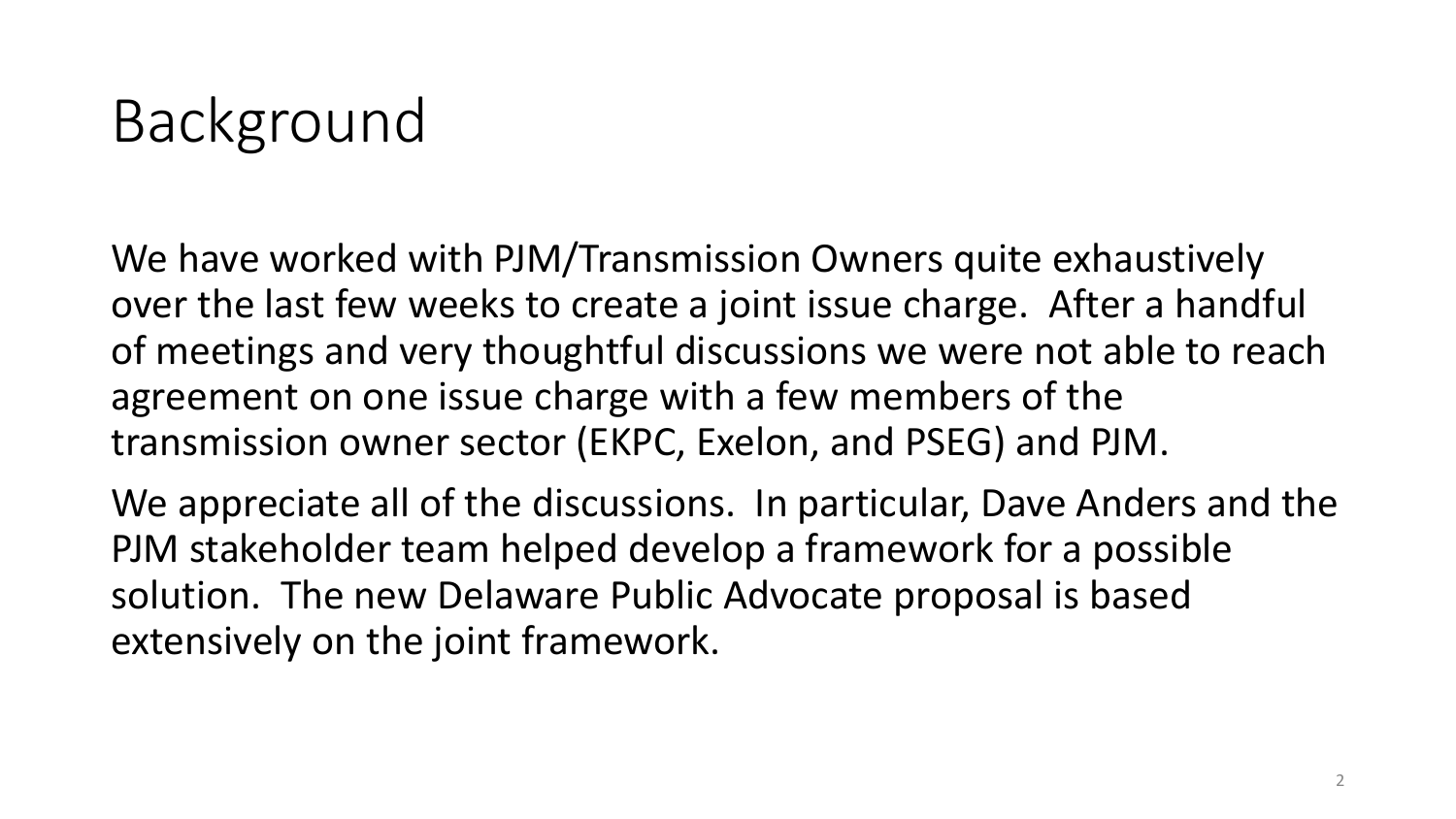### The Two Problems to be Addressed:

Problem #1: There are questions about whether PJM is complying with the clear language of the Operating Agreement – as discussed in subsequent sections – regarding projects approved as part of PJM's Regional Transmission Expansion Plan (RTEP). In summary:

- Under Operating Agreement (O.A.) Schedule 6, Section 1.5.8, the entity approved with the responsibility to construct, own, operate, maintain, and finance a project within the RTEP is the **Designated Entity**.
- **As a Designated Entity (DE), the DE must sign and comply with the terms of the Designated Entity Agreement (DEA).**
- PJM is not requiring incumbent transmission owners to sign DEAs for all the identified situations in Section 1.5.8. How do we address this situation moving forward and for existing projects that have already been approved in the RTEP but are not in service yet?
- Perhaps this is simply an issue for FERC to decide?

Problem #2: The DEA provisions of O.A. Schedule 6, Section 1.5.8 are almost a decade old. These provisions were developed through a very lengthy stakeholder process between September 2013 and June 2014 time period. Based on numerous conversations over the last year it appears that there could be improvements and updates to the DEA provisions. We hope to preserve, if not enhance, customer protections while reviewing the applicability of the projects identified in Schedule 6, Section 1.5.8.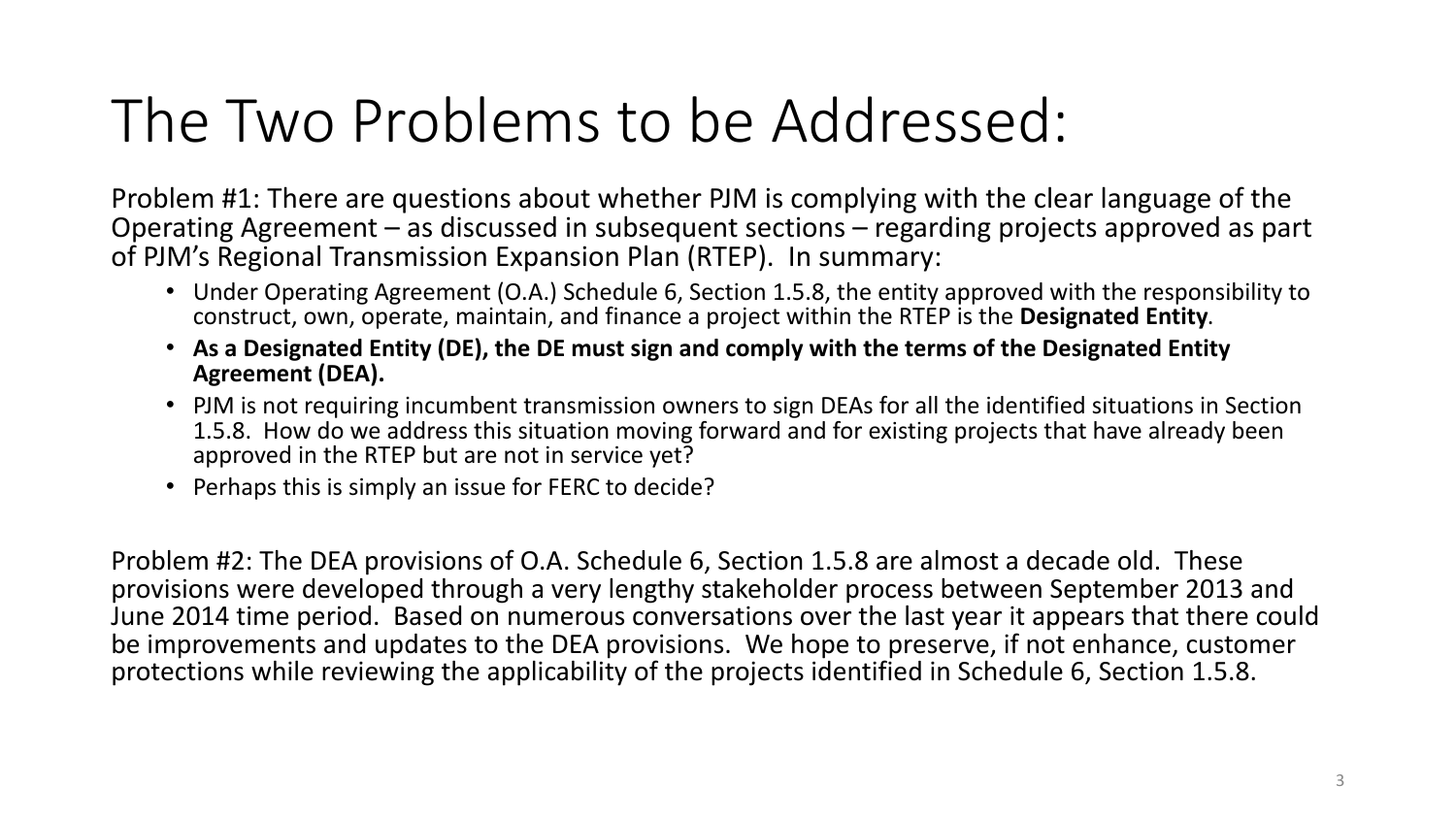## A Key Difference between the Issue Charges

- One of the key areas that the parties could not agree upon was whether stakeholders should focus on applying changes to all the projects in Schedule 6, Section 1.5.8 (applicability with the four corners of the governing documents) or applicability following PJM and incumbent transmission owner past practices (The way they have always done it).
- The Transmission Owners' issue charge includes language (designated as "out of scope") that would limit the applicability within Schedule 6, Section 1.5.8.
	- However, the language in Section 1.5.8 is clear and should be applied to all projects.
	- **Incorporating the out-of-scope language could eliminate discussion regarding the current, plain, reading of the Operating agreement. (***Status quo of the four corners of the document***.)**
	- The out-of-scope language could create more questions than answers during the stakeholder process about the applicability of projects and the impact of potential changes.
- The Designated Entity Agreement provisions are more stringent than the CTOA in certain provisions and incumbent transmission owners must comply with the more stringent DEA provisions. See PJM Interconnection, L.LC. 164 FERC ¶ 61,021 (July 13, 2018).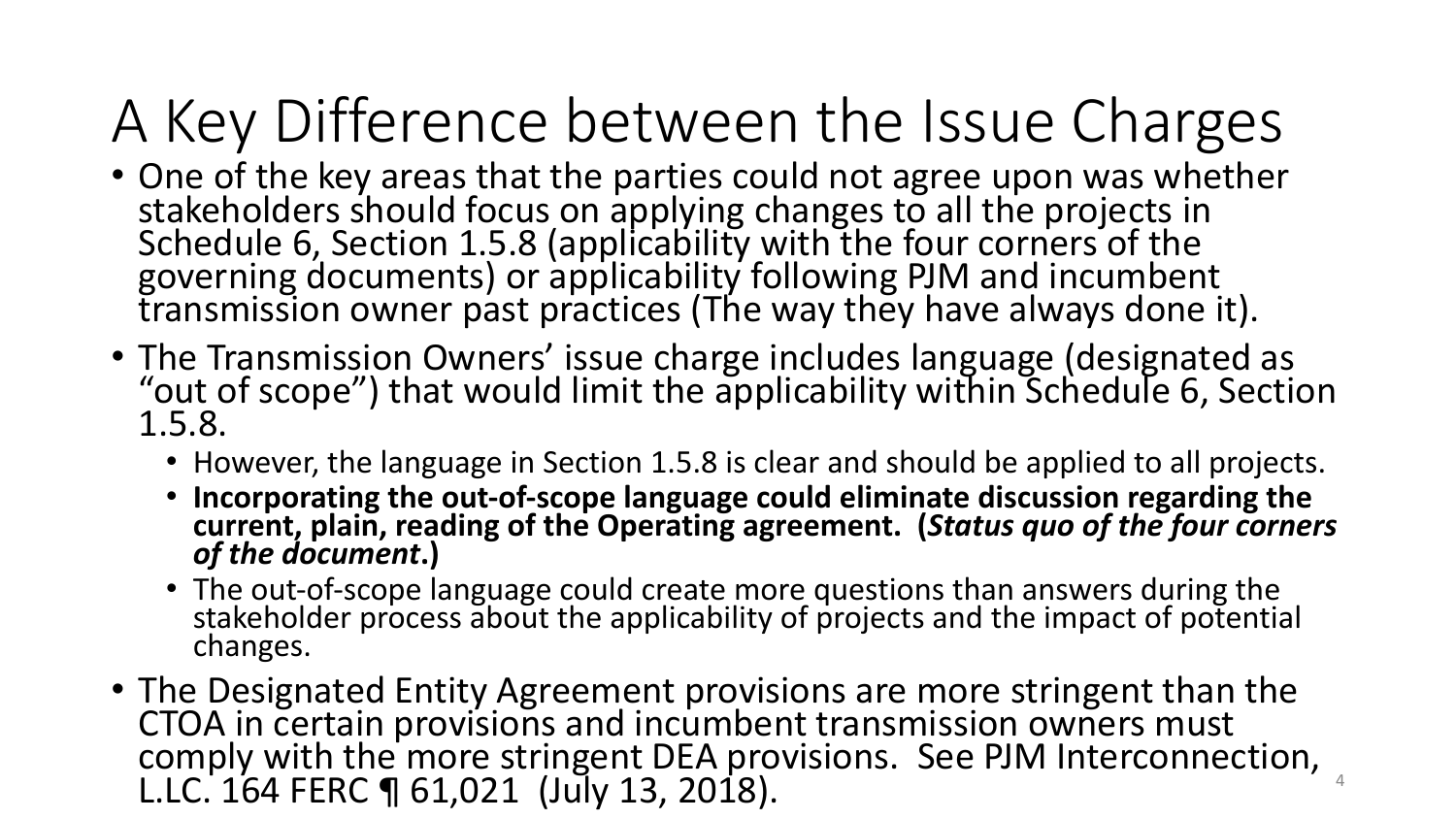#### Comply with the Clear Terms of the Governing Documents

Whether the Designated Entity (DE) is an incumbent transmission owner or a nonincumbent developer, they both must sign a designated entity agreement (DEA) and comply with the terms of the DEA if they are responsible for building a project approved in the RTEP.

**The applicable section is PJM Schedule 6, Section 1.5.8:** 

**(Development of Long-lead Projects, Short-term Projects, Immediate-need Reliability Projects, and Economic-based Enhancements or Expansions.)**

\*The five types of projects identified in this section are approved as part of the Regional Transmission Expansion Plan (RTEP) process.

\* The projects can be competitive or exempt from competition.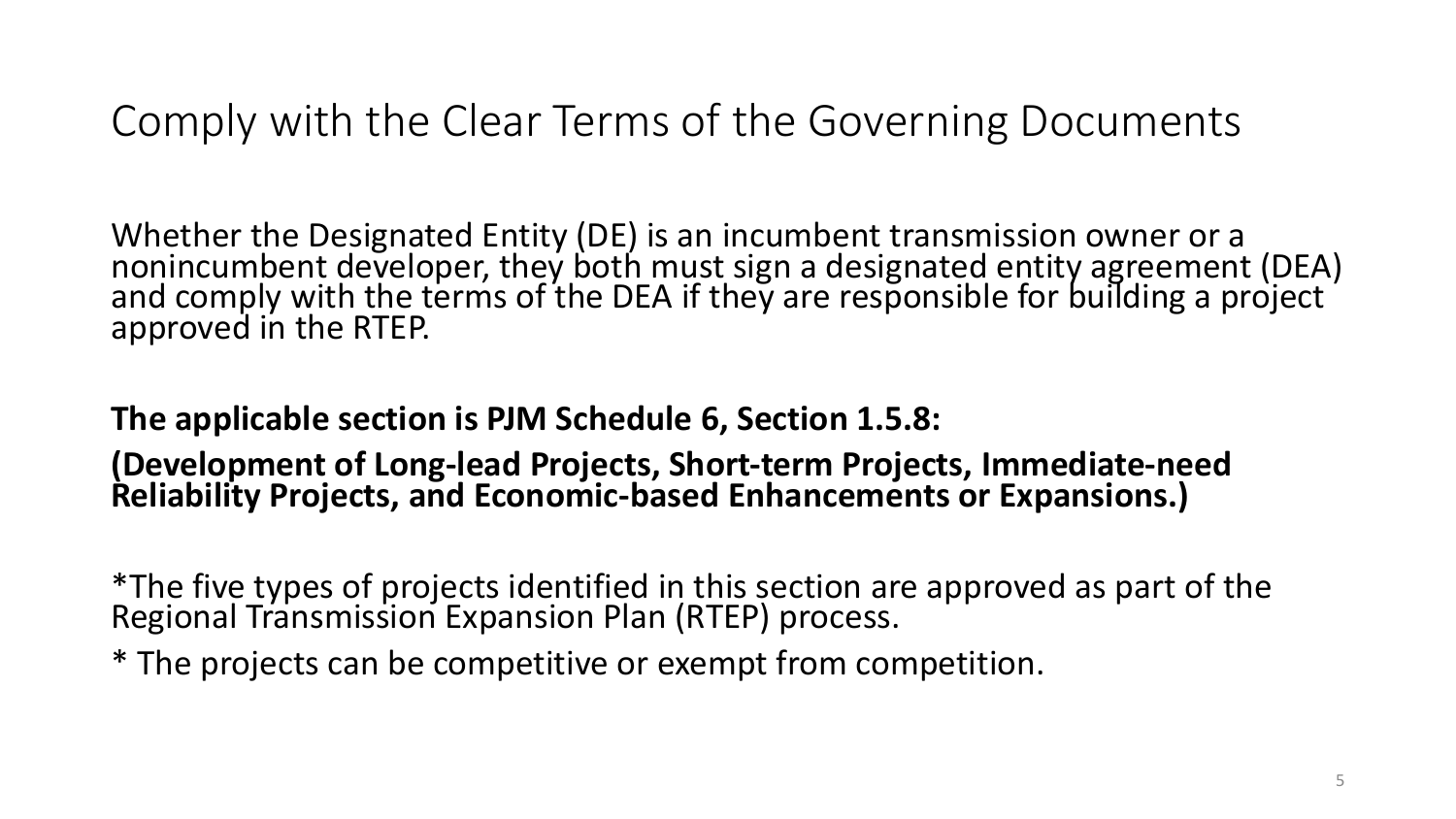## Part 1: Defining a Designated Entity

#### **Designated Entity:**

"Designated Entity" shall mean an entity, including an existing Transmission Owner or Nonincumbent Developer, designated by the Office of the Interconnection with the responsibility to construct, own, operate, maintain, and finance Immediate-need Reliability Projects, Short-term Projects, Long-lead Projects, or Economic-based Enhancements or Expansions pursuant to Operating Agreement, Schedule 6, section 1.5.8.

Throughout O.A. Schedule 6, section 1.5.8 the term Designated Entity is used.

\*The definition of "Designated Entity" was cut and pasted from the Operating Agreement, Definitions. (emphasis added.)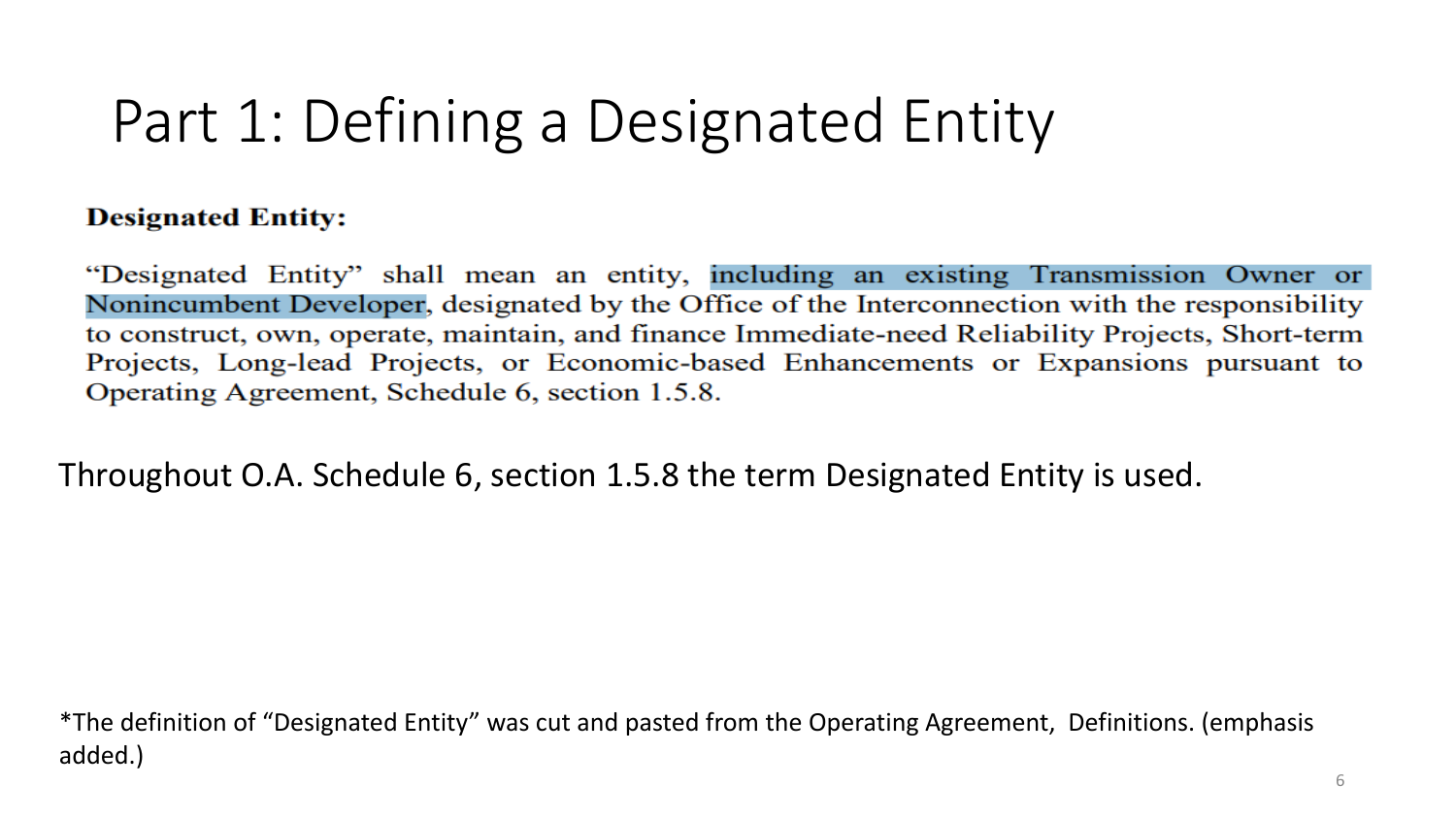### Part 2: Designated Entities Must Sign a DEA

PJM Operating Agreement Schedule 6, section 1.5.8 (j) (emphasis added):

Acceptance of Designation. Within 30 days of receiving notification of its designation (i) as a Designated Entity, the existing Transmission Owner or Nonincumbent Developer shall notify the Office of the Interconnection of its acceptance of such designation and submit to the Office of the Interconnection a development schedule, which shall include, but not be limited to, milestones necessary to develop and construct the project to achieve the required in-service date, including milestone dates for obtaining all necessary authorizations and approvals, including but not limited to, state approvals. For good cause shown, the Office of the Interconnection may extend the deadline for submitting the development schedule. The Office of the Interconnection then shall review the development schedule and within 15 days or other reasonable time as required by the Office of the Interconnection: (i) notify the Designated Entity of any issues regarding the development schedule identified by the Office of the Interconnection that may need to be addressed to ensure that the project meets its needed in-service date; and (ii) tender to the Designated Entity an executable Designated Entity Agreement setting forth the rights and obligations of the parties. To retain its status as a Designated Entity, within 60 days of receiving an executable Designated Entity Agreement (or other such period as mutually agreed upon by the Office of the Interconnection and the Designated Entity), the Designated Entity (both existing Transmission Owners and Nonincumbent Developers) shall submit to the Office of the Interconnection a letter of credit as determined by the Office of Interconnection to cover the incremental costs of construction resulting from reassignment of the project, and return to the Office of the Interconnection an executed Designated Entity Agreement containing a mutually agreed upon development schedule. In the alternative, the Designated Entity may request dispute resolution pursuant to the Operating Agreement, Schedule 5, or request that the Designated Entity Agreement be filed unexecuted with the Commission.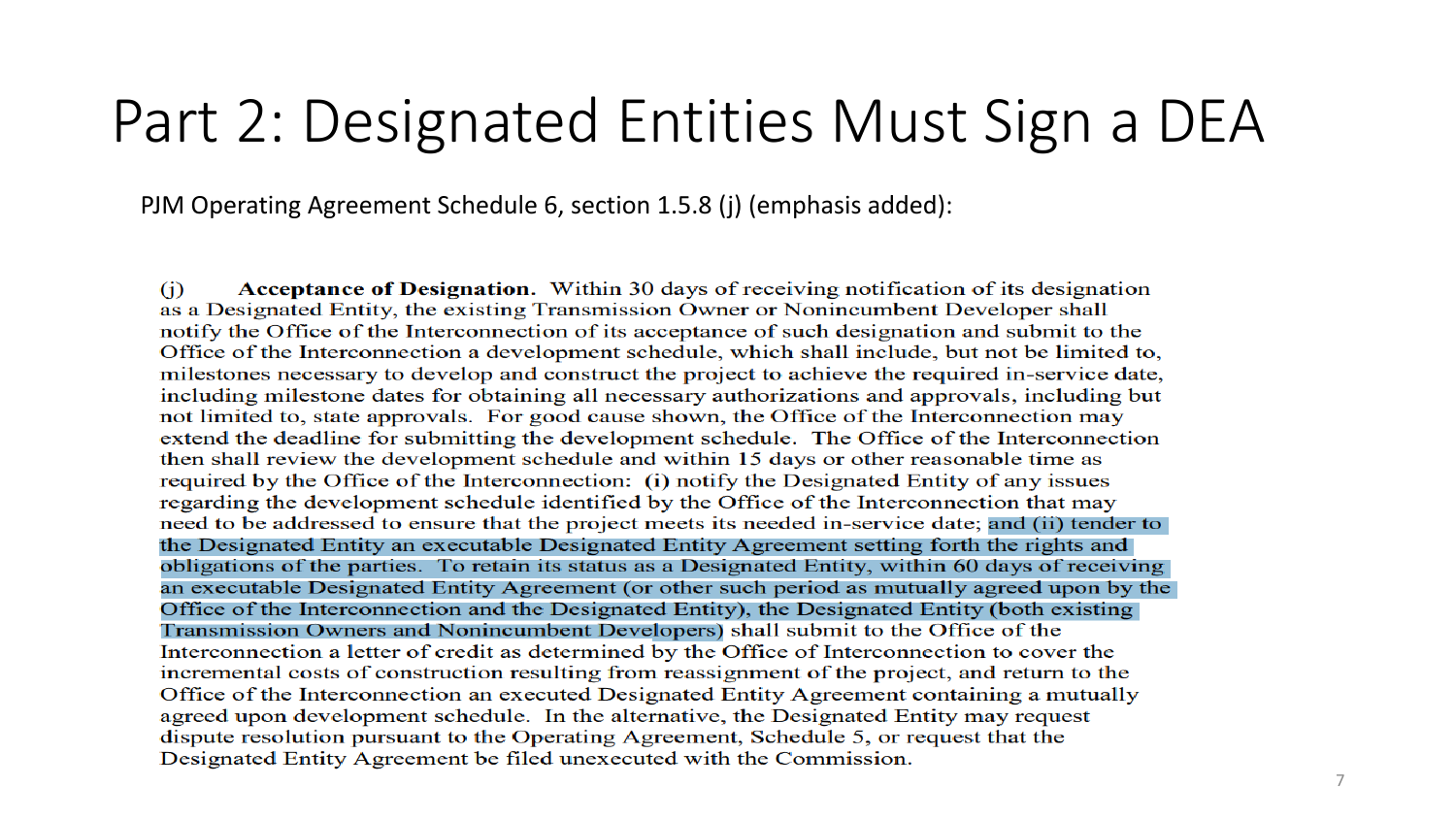### The Following FERC ORDER is Relevant.

#### 164 FERC 161,021 UNITED STATES OF AMERICA FEDERAL ENERGY REGULATORY COMMISSION

Before Commissioners: Kevin J. McIntyre, Chairman; Cheryl A. LaFleur, Neil Chatterjee, Robert F. Powelson, and Richard Glick.

PJM Interconnection, L.L.C.

Docket No. ER18-1647-000

#### ORDER ACCEPTING TARIFF REVISIONS IN PART AND REJECTING TARIFF **REVISIONS IN PART**

(Issued July 13, 2018)

On May 16, 2018, PJM Interconnection, L.L.C. (PJM) submitted, pursuant to 1. section 205 of the Federal Power Act  $(FPA)$ ,<sup>1</sup> proposed revisions to Schedule 6 of the Amended and Restated Operating Agreement (Operating Agreement)<sup>2</sup> to modify aspects of its competitive proposal window process (May 16, 2018 Filing).<sup>3</sup> Specifically, PJM proposes to: (1) exempt the Designated  $Entity<sup>4</sup>$  for a transmission project approved as part of PJM's Regional Expansion Transmission Plan (RTEP) that PJM must designate to the incumbent transmission owner under Schedule 6, section 1.5.8(1) of the Operating

**Note: PJM only sought revisions in 2018 for certain aspects of section 1.5.8 related to incumbent transmission owners in competitive situations. PJM did not request changes to the non-competitive aspects, and thus, FERC did not address those aspects.**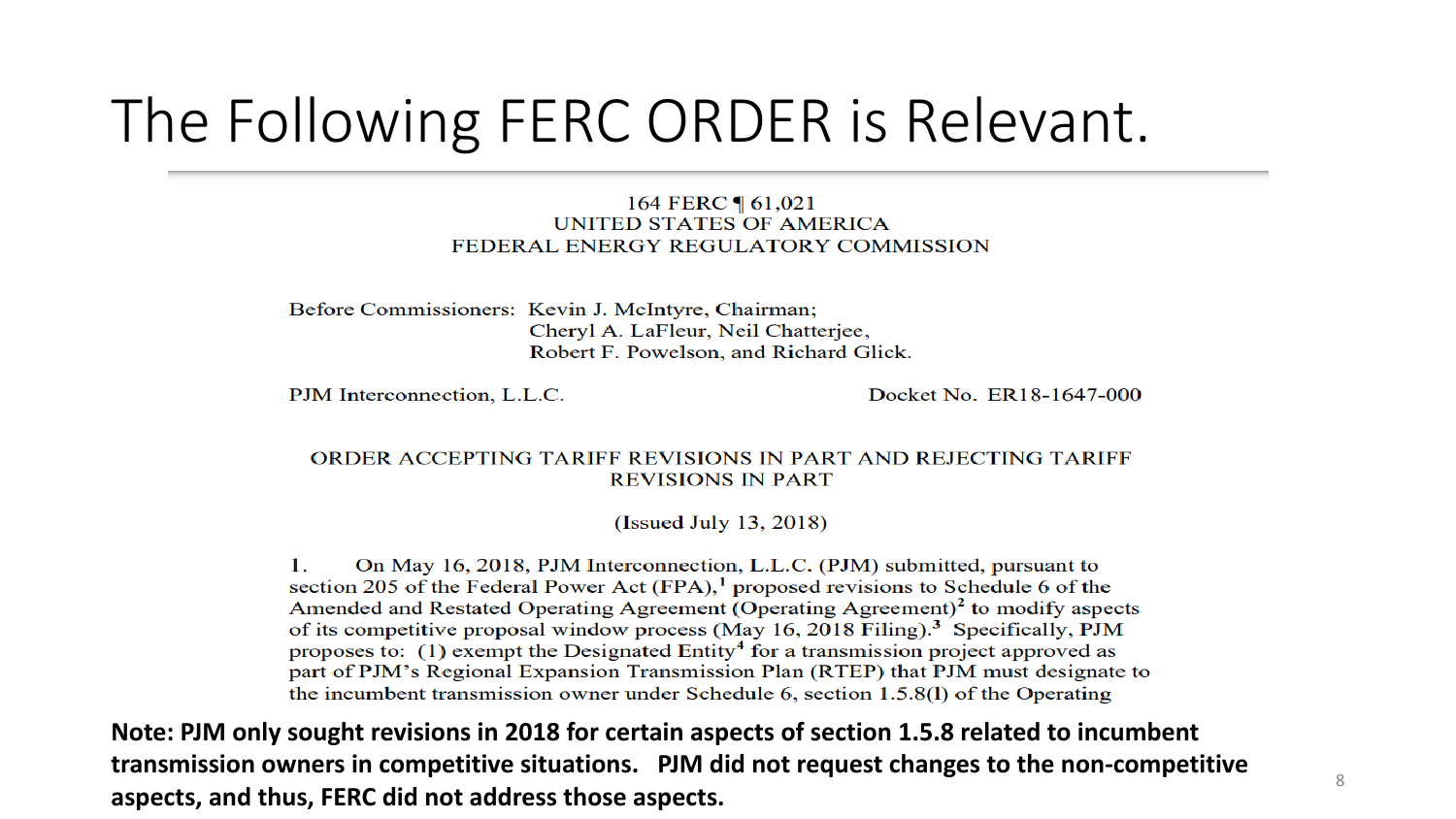### The  $2018$  FERC Order  $-$  cont'd

#### #1. Transmission Owners must comply with the provisions of the DEAs.

In this order, we reject the proposal to exempt the Designated Entity for 2. Transmission Owner Designated Projects from the requirement to execute a Designated Entity Agreement and follow the related designation process steps. We accept the proposal to allow a transmission developer to have 60 days from receiving an executable Designated Entity Agreement to accept its designation, effective July 16, 2018, as requested, and require PJM to submit a compliance filing within 30 days of the date of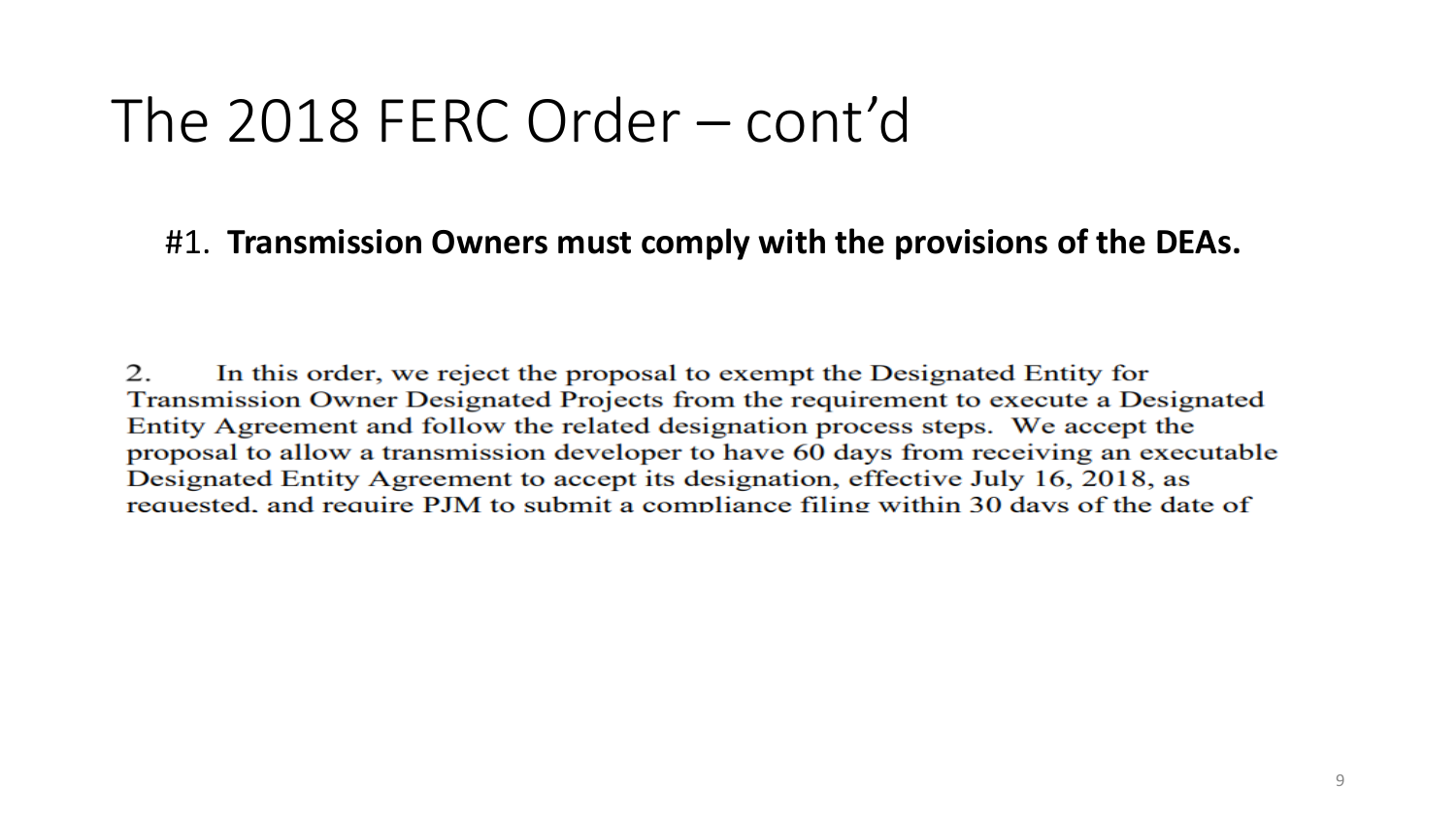#### **Point #2: The DEAs are More Stringent than the CTOA**

As part of the 2018 Order, FERC found that the DEAs are more stringent than the CTOA – and the incumbent Transmission Owners must comply with the provisions of the DEA in numerous situations (e.g. security provisions, milestones, and assignment provisions). For example:

35. Below, we identify several instances in which the Designated Entity Agreement is more stringent than the Consolidated Transmission Owners Agreement. As a result, not requiring incumbent transmission owners to sign the Designated Entity Agreement for Transmission Owner Designated Projects may provide a competitive advantage to incumbent transmission owners during the RTEP project selection process.<sup>64</sup>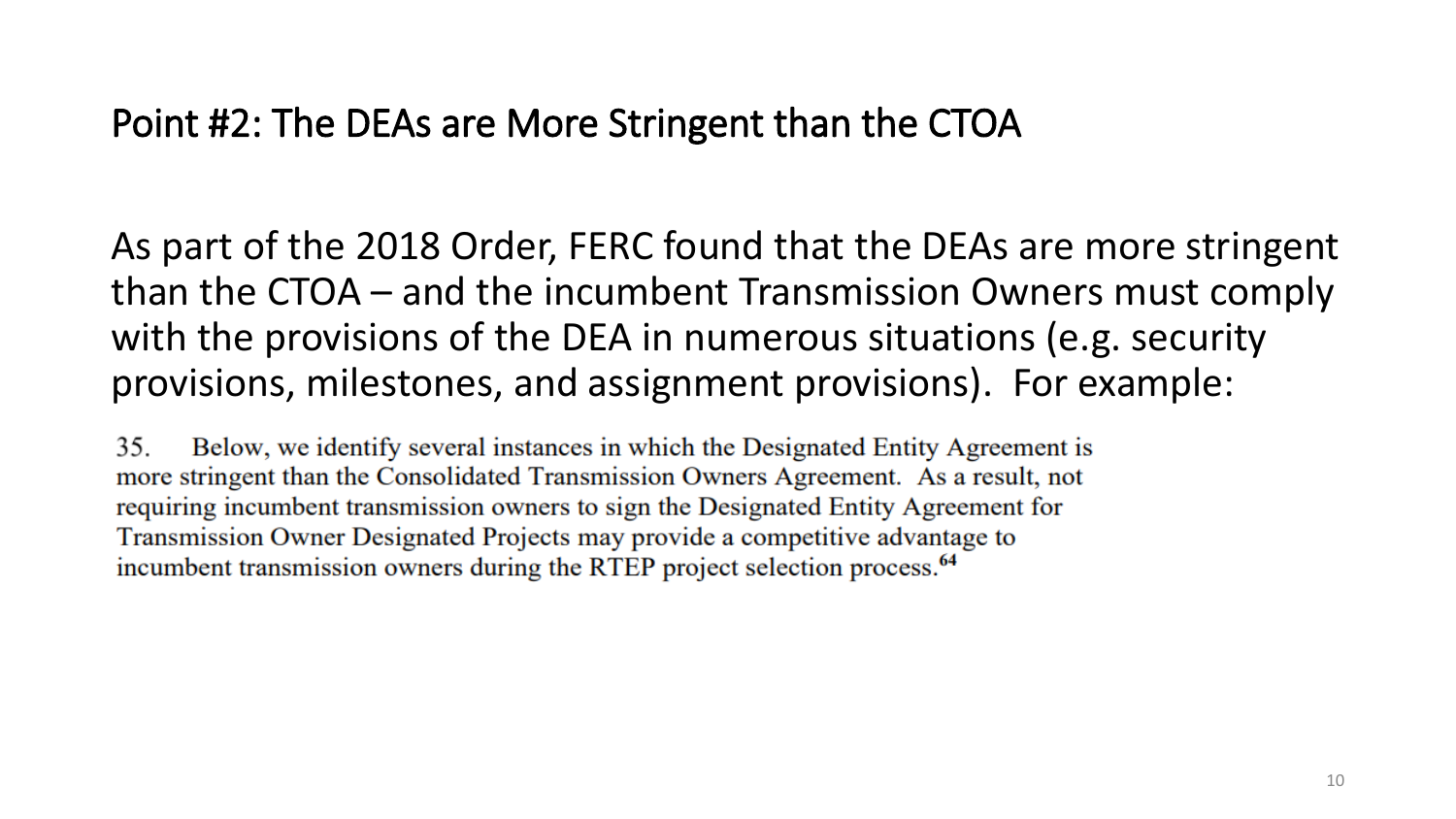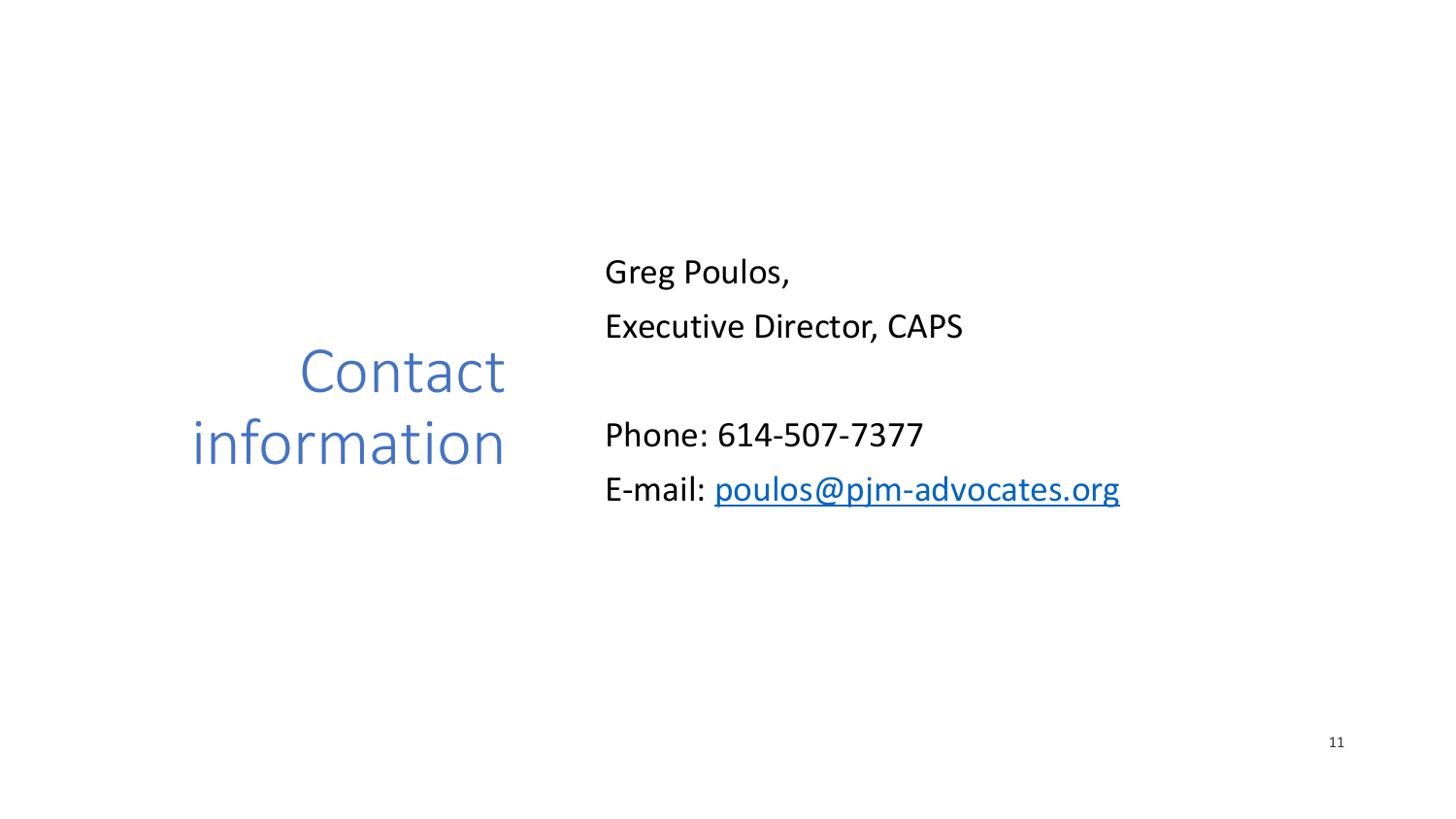# Appendix (May MRC presentation)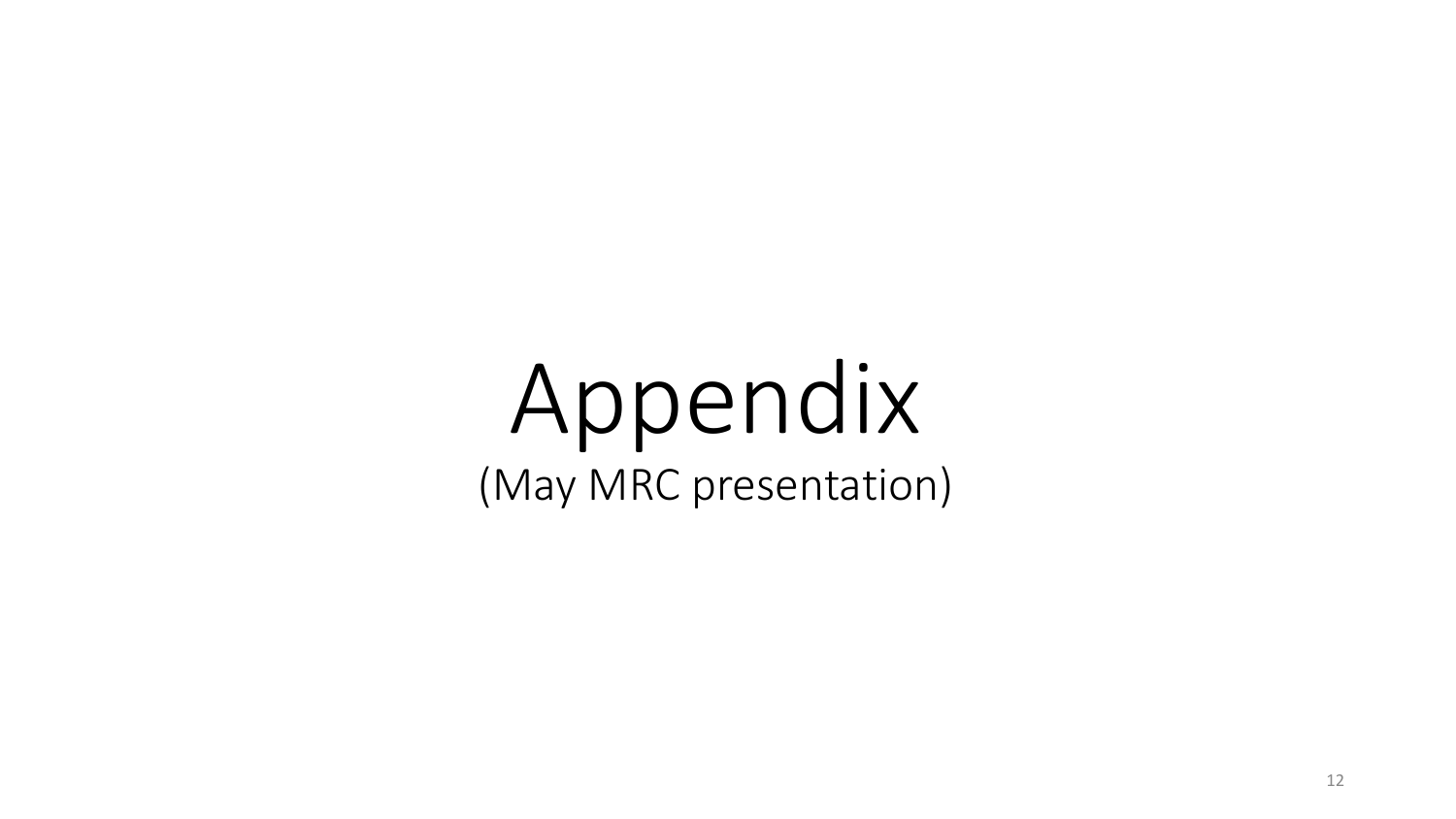# Concerns over a DEA Quick Fix process

Market Reliability Committee

May 25, 2022

Greg Poulos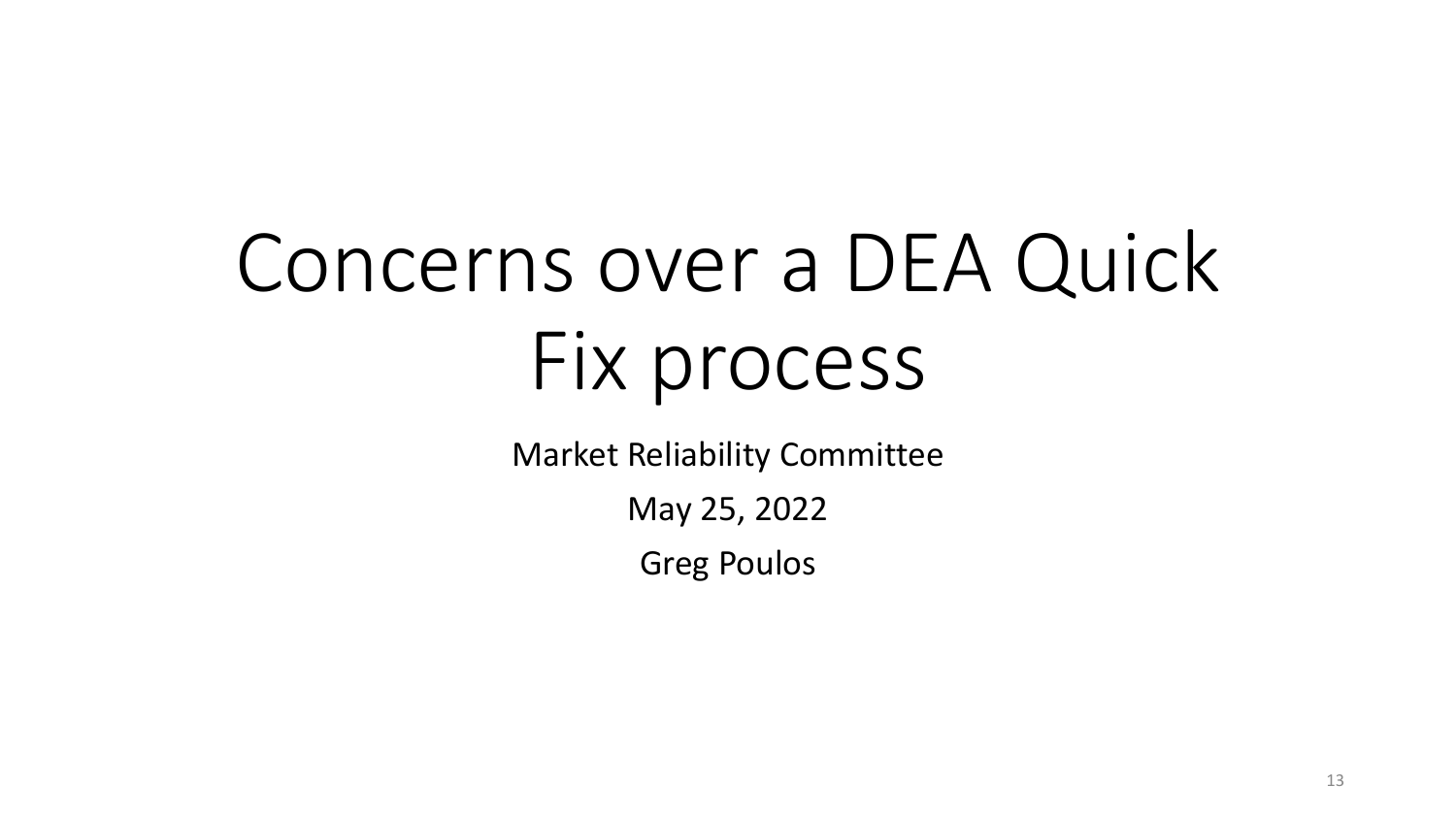

$$
\frac{1}{1} \frac{4 \cdot 1 \cdot 1 \cdot 1}{4 \cdot 1 \cdot 1 \cdot 1 \cdot 1 \cdot 2 \cdot 1} \cdot \frac{1}{1} \cdot \frac{1}{1} \cdot \frac{1}{1} \cdot \frac{1}{1} \cdot \frac{1}{1} \cdot \frac{1}{1} \cdot \frac{1}{1} \cdot \frac{1}{1} \cdot \frac{1}{1} \cdot \frac{1}{1} \cdot \frac{1}{1} \cdot \frac{1}{1} \cdot \frac{1}{1} \cdot \frac{1}{1} \cdot \frac{1}{1} \cdot \frac{1}{1} \cdot \frac{1}{1} \cdot \frac{1}{1} \cdot \frac{1}{1} \cdot \frac{1}{1} \cdot \frac{1}{1} \cdot \frac{1}{1} \cdot \frac{1}{1} \cdot \frac{1}{1} \cdot \frac{1}{1} \cdot \frac{1}{1} \cdot \frac{1}{1} \cdot \frac{1}{1} \cdot \frac{1}{1} \cdot \frac{1}{1} \cdot \frac{1}{1} \cdot \frac{1}{1} \cdot \frac{1}{1} \cdot \frac{1}{1} \cdot \frac{1}{1} \cdot \frac{1}{1} \cdot \frac{1}{1} \cdot \frac{1}{1} \cdot \frac{1}{1} \cdot \frac{1}{1} \cdot \frac{1}{1} \cdot \frac{1}{1} \cdot \frac{1}{1} \cdot \frac{1}{1} \cdot \frac{1}{1} \cdot \frac{1}{1} \cdot \frac{1}{1} \cdot \frac{1}{1} \cdot \frac{1}{1} \cdot \frac{1}{1} \cdot \frac{1}{1} \cdot \frac{1}{1} \cdot \frac{1}{1} \cdot \frac{1}{1} \cdot \frac{1}{1} \cdot \frac{1}{1} \cdot \frac{1}{1} \cdot \frac{1}{1} \cdot \frac{1}{1} \cdot \frac{1}{1} \cdot \frac{1}{1} \cdot \frac{1}{1} \cdot \frac{1}{1} \cdot \frac{1}{1} \cdot \frac{1}{1} \cdot \frac{1}{1} \cdot \frac{1}{1} \cdot \frac{1}{1} \cdot \frac{1}{1} \cdot \frac{1}{1} \cdot \frac{1}{1} \cdot \frac{1}{1} \cdot \frac{1}{1} \cdot \frac{1}{1} \cdot \frac{1}{1} \cdot \frac{1}{1} \cdot \frac{1}{1} \cdot \frac{1}{1} \cdot \frac{1}{1
$$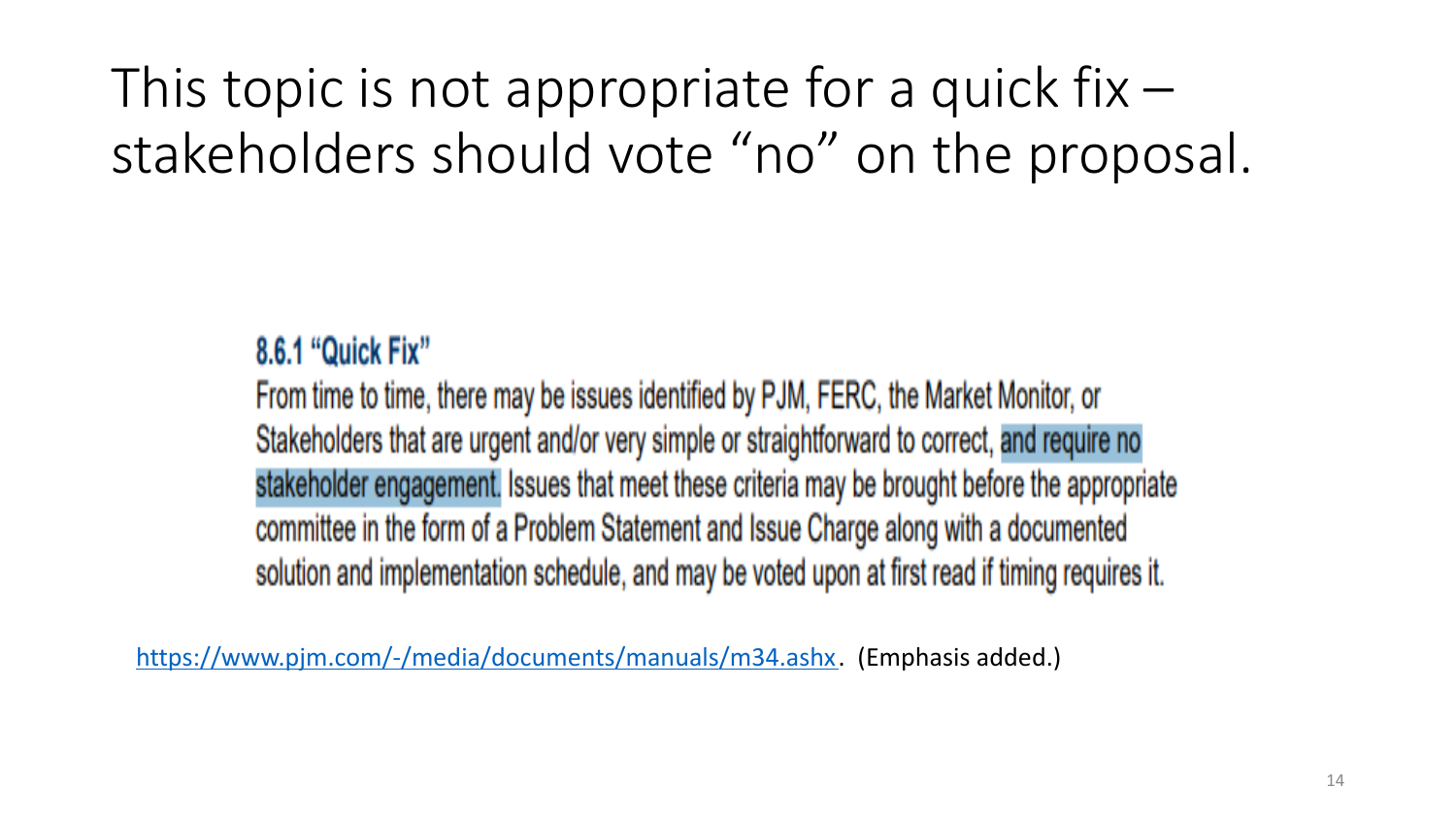## This topic is complicated and contentious

PJM included some Q&As as part of the PC presentation. Some of the responses create more questions. For example, PJM Q&A May #5, below:

- 5. Is PJM in compliance with the Operating Agreement DEA provisions today?
	- Since issuance of the February 8 Order, PJM has been in communication with FERC Enforcement and FERC policy  $\circ$ staff.
	- In addition to projects selected through a proposal window and regionally allocated, PJM has begun the process  $\circ$ set forth in OA Schedule 6, section 1.5.8(i) to issue DEAs to transmission owners designated projects selected through the proposal window that were not regionally allocated.
	- PJM is proposing a Quick Fix approach because the current language is not sustainable.  $\circ$

https://www.pjm.com/-/media/committees-groups/committees/pc/2022/20220510/item-07f---designatedentity-agreement-faq---05092022.ashx 15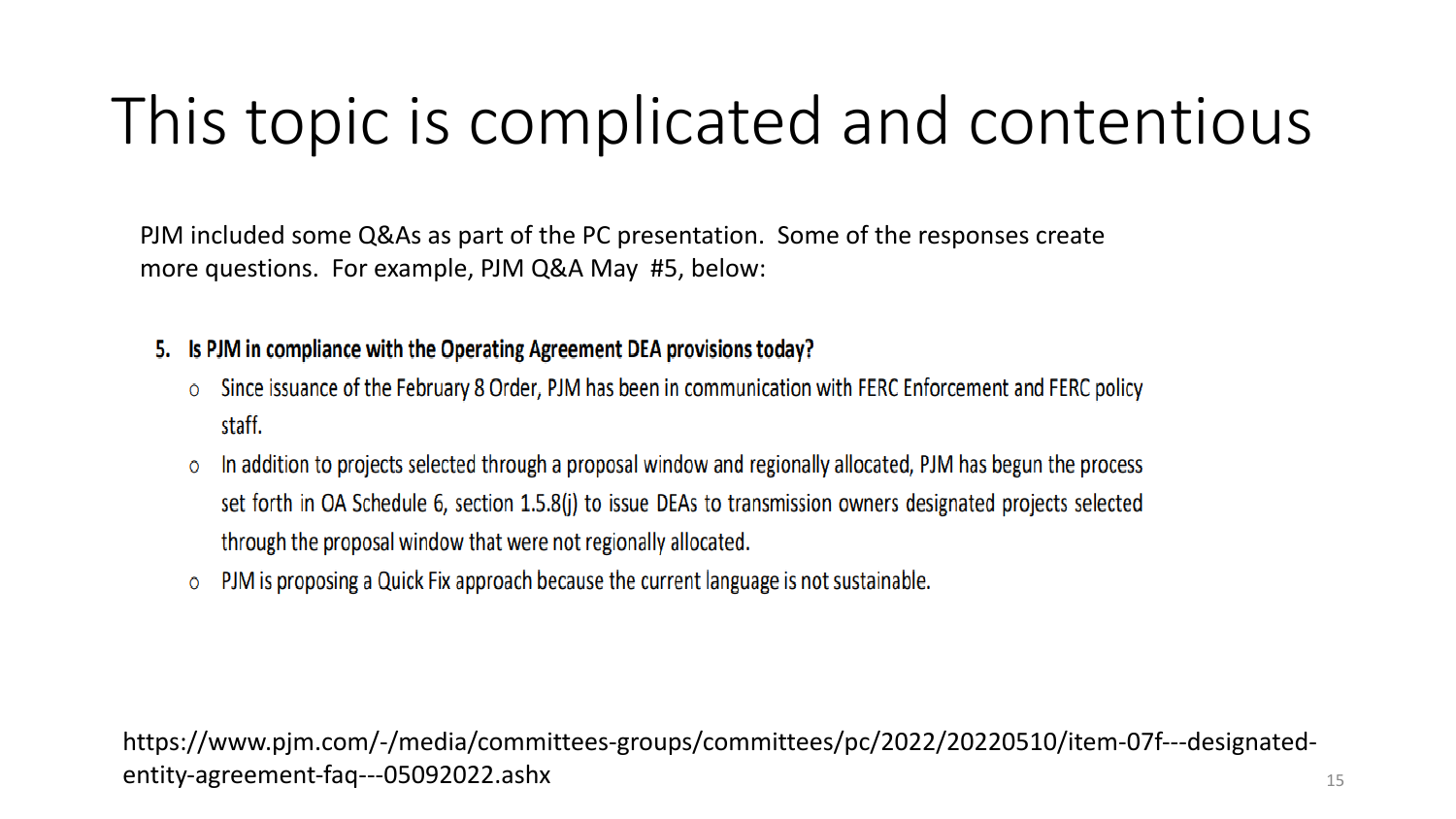# A comprehensive process is needed

- The Advocates have questions;
- The Advocates would like input into possible solutions;
- This process has been on PJM's radar for at least a year, yet, it has avoided stakeholder process; and
- Stakeholder have expressed significant concerns around this process – over seventy voters said "no" to the quick fix process at the PC.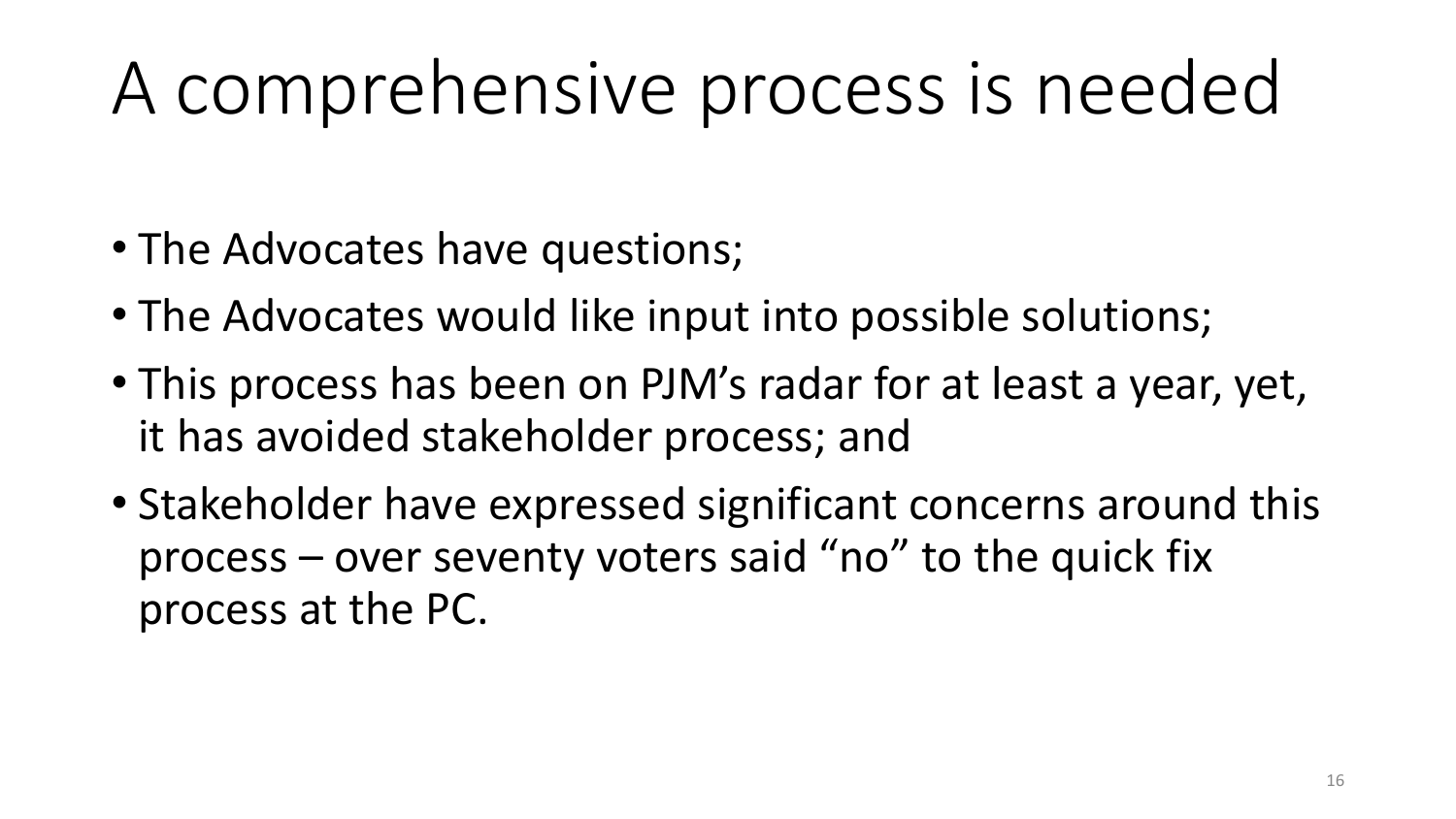### Consumers have questions

#### **Advocates need more information regarding the following**:

1. Provide further education sessions on the status quo policies and expectations for DEAs and the ambiguities that might exist.

2. Provide a comparison of the application of any ambiguities in the rules for existing and planned resources.

3. Provide further education on the relevant FERC filings – include the Order 1000 compliance filing, July 13, 2018 Order Accepting Tariff Revisions in Part and Rejecting Tariff Revisions in Part (Docket No. ER18-1647-000), and the 2021 compliance filing material. For example, the July 13, 2018 FERC order found the DEAs to include more stringent:

- Security requirements (paragraphs 36-42 of the 2018 Order)
- Milestones/Development Schedule (paragraphs 43-49) including the reporting of quarterly progress (paragraph 47)
- Assignment (paragraphs 50 55)

4. Provide education on the relevant past stakeholder discussions where the current DEA policy was developed and any information regarding those discussions. (E.g. Why was three percent established as the appropriate amount for the letter of credit?)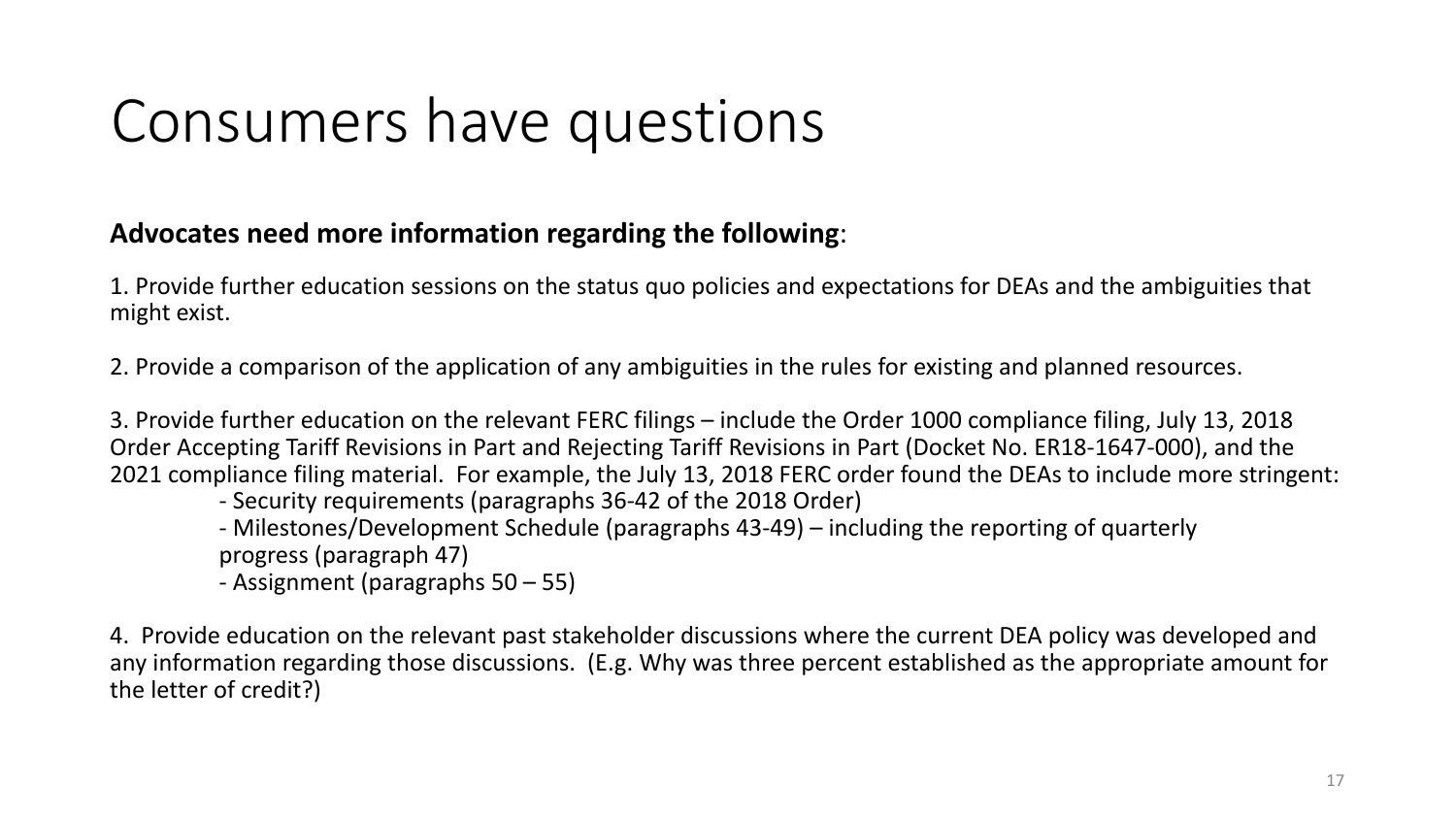### Consumers would like to have input into the solutions

- Why is change necessary and important?
- What is the cost benefit analysis for the current process and changes?
- How will the proposals impact competition in the wholesale transmission space?
- Ensuring oversight of the grid is important. How do any proposals impact the expected oversight?.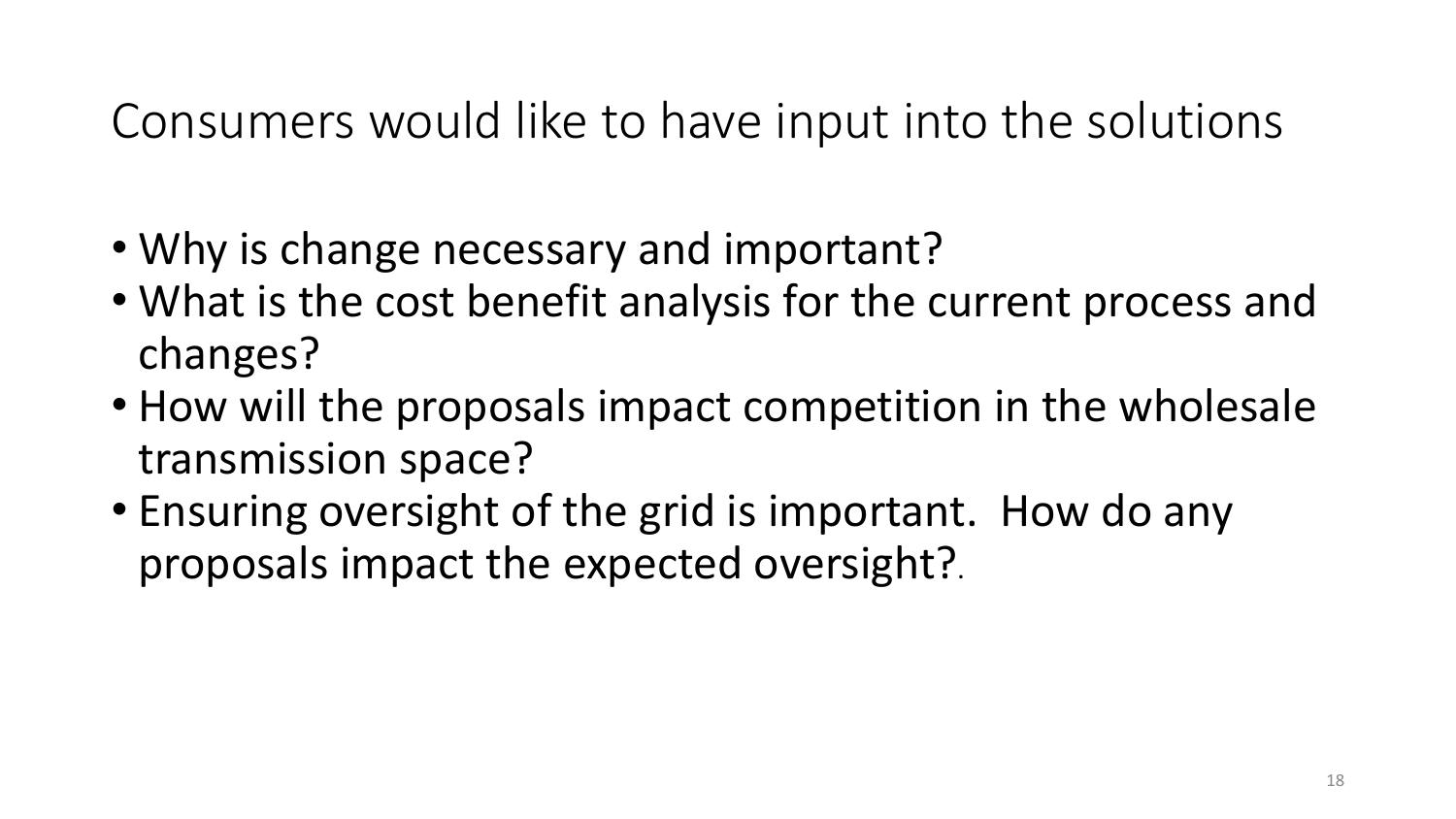## Timeline of key events

- I initially raised questions about this language on May 11th, 2021 after discussions with concerned advocates. I received some answers in April, 2022. While helpful, some of those answers do not match answers from specific transmission owners.
- Timeline:

#### **1.May 11th – initial concerns raised by me.**

- 2.June TOA\_AC PJM presents the issues at a TOA-AC meeting
- 1.August PC informational item (virtually the same as the TOA-AC)
- 2. September PC informational this is what PJM will be doing
- 3.PJM files solution at FERC as a compliance filing on September 1, 2021
	- Procedural and substantive objections were raised
	- FERC rejected the filing on procedural grounds on February 8, 2022
- 4.April 12 truncated educational session focused on PJM's Order no. 1000 compliance filing specific to the DEA and PJM's use of the DEA. *Session was only two hours long and discussion had to be cut off.*
- 5.PJM decides to go with a quick fix with their solution the exact same solution filed on September 1, 2021:
	- 1. May PC meeting almost an hour discussion prior to the vote.
	- 2. Seventy-two "no" votes were cast against a quick fix process during that vote.  $\Box$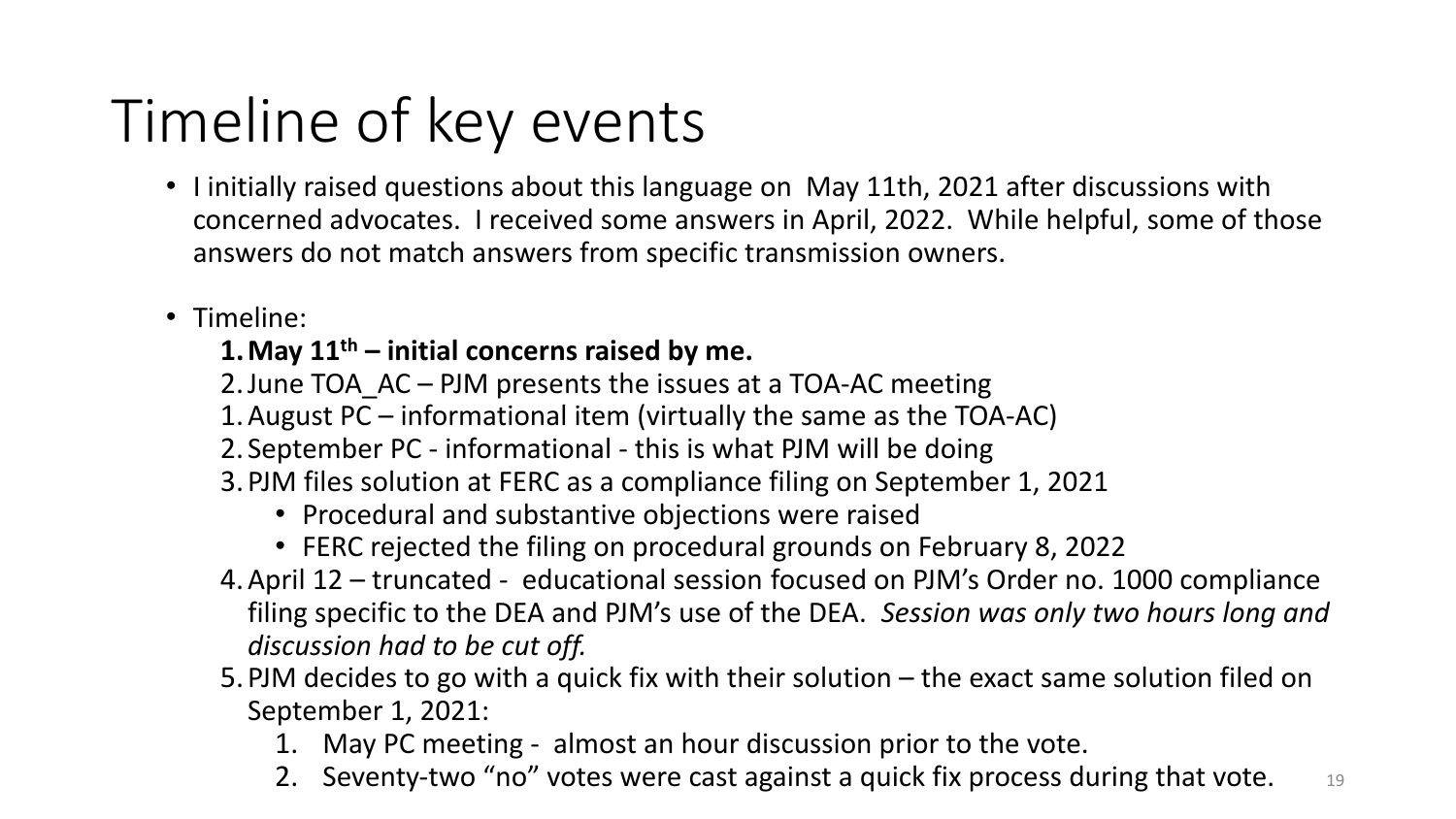## DE Public Advocate Issue Charge

#### **Quick Fix**

- Leaves questions on the table.
- Leaves frustrations with implementation
- Ignores direct language from a FERC filing
- Provides a solution that would modify stakeholder positions without stakeholder engagement
- Provides a solution that impacts competition

#### **Proposed Issue Charge**

- Allows for further education to provide an understanding of the process and milestones
- Preserves competition in the transmission space
- Provides an opportunity for the stakeholder process to be utilized
- Encourages a swift process by utilizing a Sr. Task Force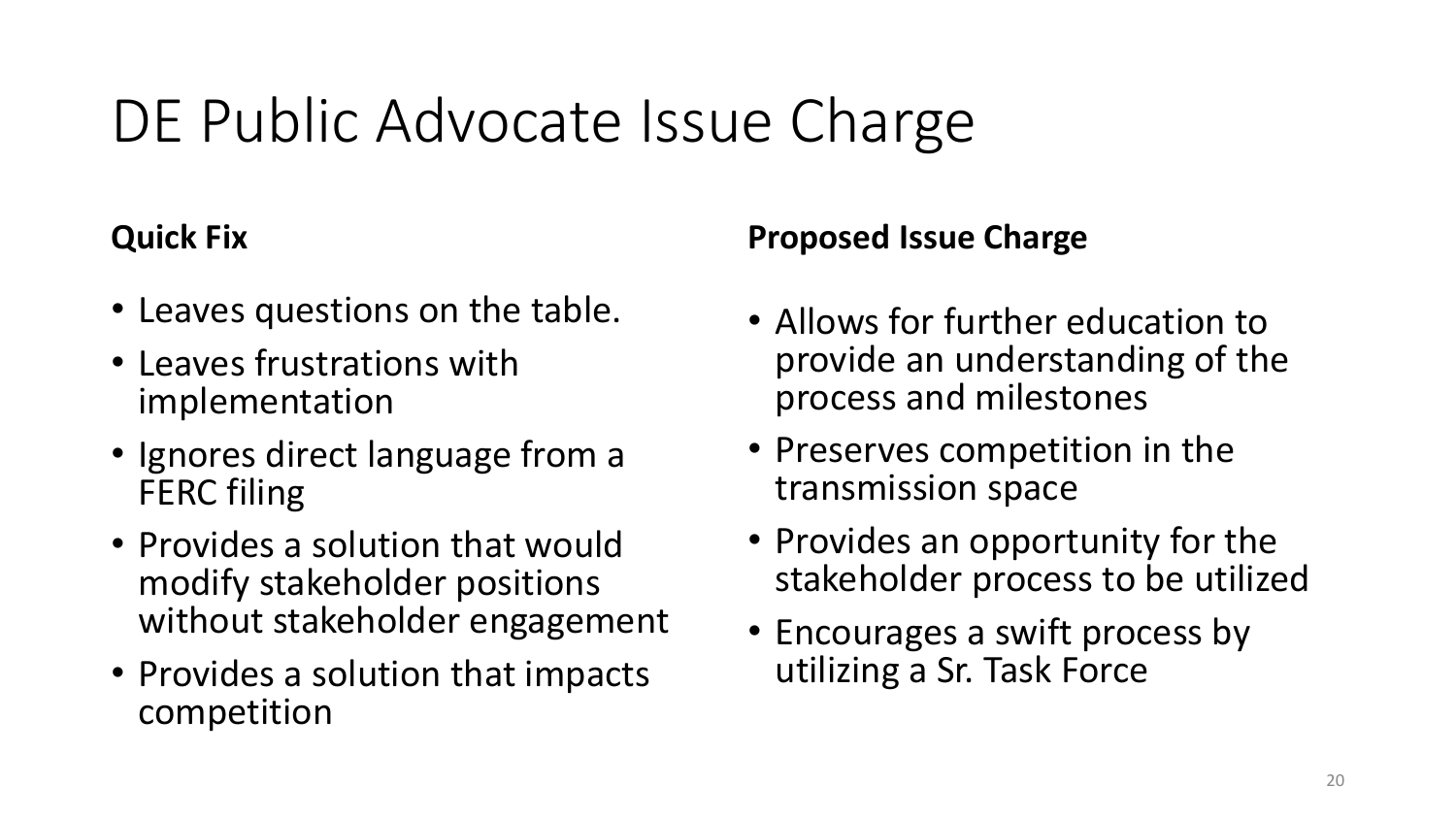### Answers from PJM contradict FERC Order

#### **PJM statement at April MRC**

We find that the terms and conditions of the Consolidated Transmission Owners 33. Agreement are less stringent than those of the Designated Entity Agreement, and accordingly, we find that PJM's proposal would provide an advantage to incumbent transmission owners that are the Designated Entity responsible for developing a transmission project selected in the RTEP for purposes of cost allocation pursuant to

 $58$  *Id.* P 12.

Schedule 6, section 1.5.8(1).<sup>61</sup>

<sup>59</sup> Id. (internal citations omitted).

**2018 FERC order on the subject**

<sup>60</sup> Under the PJM tariff, incumbent and nonincumbent transmission developers may submit their proposed regional transmission solutions, including, for example, Transmission Owner Designated Projects, to address a regional transmission need in a PJM competitive proposal window. PJM uses the same process and criteria to select the more efficient or cost-effective transmission solution from the submitted proposed transmission solutions. If PJM selects a Transmission Owner Designated Project as the more efficient or cost-effective transmission solution, PJM then designates it to the incumbent transmission owner under Schedule 6, section 1.5.8(1). PJM Transmittal at 5: PJM Interconnection, L.L.C., Intra-PJM Tariffs, OA, Schedule 6, § 1.5.8 (Development of Long-lead Projects, Short-term Projects, Immediate-need Reliability Projects, and Economic-based Enhancements or Expansions) (16.0.0).

<sup>61</sup> Not all of the transmission projects that PJM must designate to the incumbent transmission owner under Schedule 6, section 1.5.8(1) of the Operating Agreement, i.e.,

Document Accession #: 20180713-3047

Docket No. ER18-1647-000

Filed Date: 07/13/2018

PJM asserts that any different treatment of incumbent and nonincumbent 34. transmission developers caused by its proposal occurs only after project proposals have been evaluated against each other and after applying the same criteria to select the more efficient or cost-effective solution. However, the less stringent requirements in the Consolidated Transmission Owners Agreement that would apply to an incumbent transmission owner that proposes a Transmission Owner Designated Project could provide the incumbent transmission owner with an advantage in PJM's evaluation process. The less stringent requirements in the Consolidated Transmission Owners Agreement also could spare an incumbent transmission owner from a breach (and the associated remedies) that would otherwise be triggered if it executed the Designated Entity Agreement.<sup>62</sup> Although PJM argues that the proposal to exempt incumbent transmission owners from the requirement to execute a Designated Entity Agreement in certain cases will further administrative efficiency, any such benefits do not overcome



#### Rationale for PJM's Approach

• The DEA does not provide additional protection to consumers beyond that already covered under the provisions of the Consolidated Transmission Owners Agreement (CTOA).

PJM Planning Committee Meeting, May 10, 2022, Item 7a. Application of Designated Entity Agreement, slide 3.

 $-17-$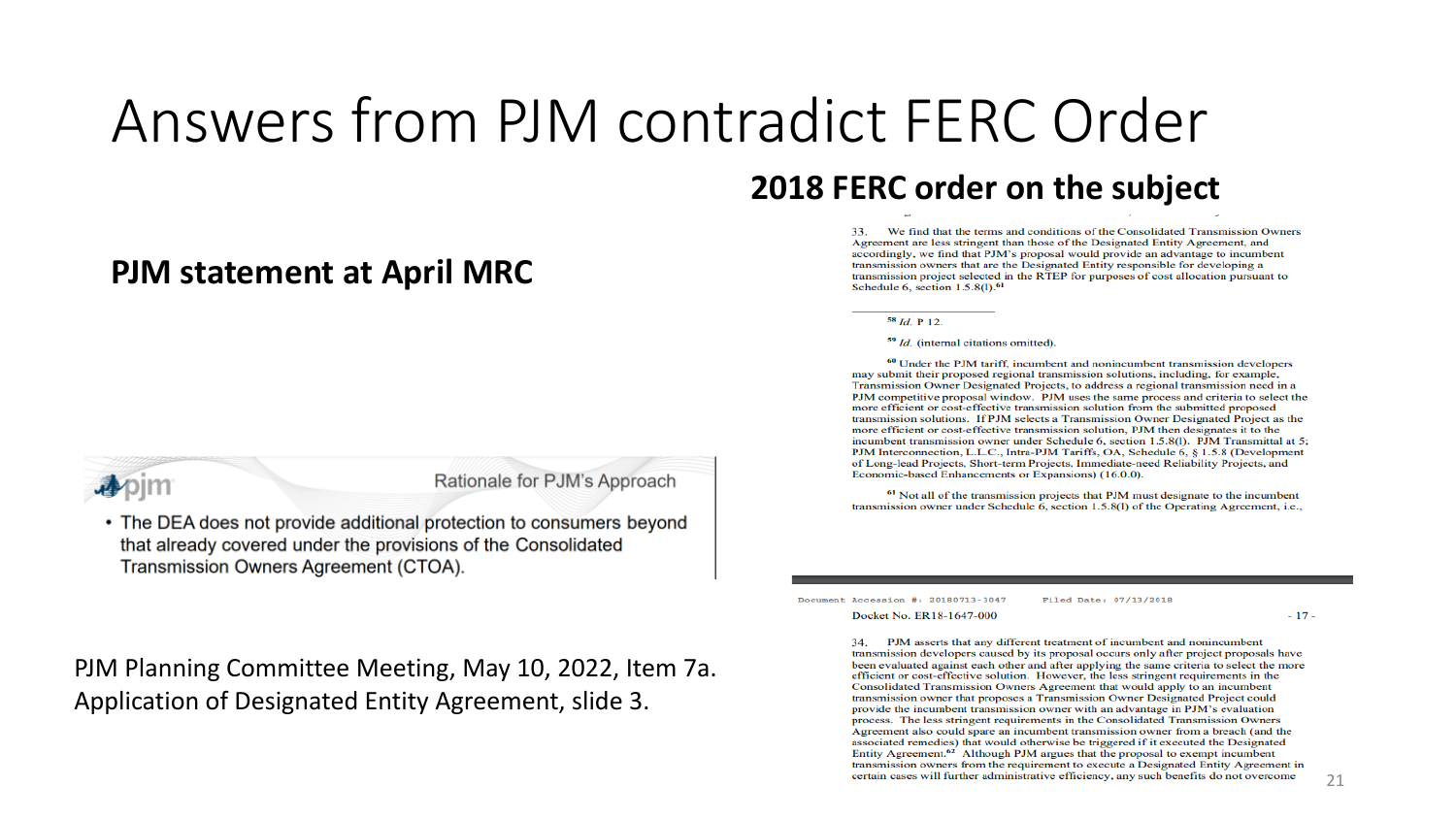#### Answers from PJM contradict FERC Order, Cont'd

#### **Milestones/Development Schedule** b.

 $43.$ We find that the Consolidated Transmission Owners Agreement's milestones requirement are less stringent than the milestones requirements in the Designated Entity Agreement and could disadvantage a nonincumbent transmission development when

<sup>70</sup> NYISO 2015 Order, 153 FERC 161,341 at P 40 (additional citation omitted).

<sup>71</sup> Id. PP 45-46.

Filed Date: 07/13/2018 ument Accession #: 20180713-3047

Docket No. ER18-1647-000

 $-21-$ 

competing for transmission projects. The Designated Entity Agreement requires a Designated Entity to submit a project development schedule that includes milestone dates. $72$ 

44. As noted in Article 4.1 of the Designated Entity Agreement, failure to meet any milestone date shall constitute a breach under the agreement.<sup>73</sup> Under the Designated Entity Agreement, PJM has the option to reasonably extend the milestone date. Also, under the Breach and Default provisions of the Designated Entity Agreement, after providing an opportunity to cure the breach, PJM may conduct a reevaluation of the project, and PJM may retain both the project in the RTEP and the breaching party as the Designated Entity.<sup>74</sup> In all other cases, including where PJM decides to reassign the project to the transmission owner in whose zone the project is located, the breaching party will be in default.<sup>75</sup> and PJM may then draw upon the Designated Entity's letter of security.<sup>76</sup>

45. In contrast, the Consolidated Transmission Owners Agreement only requires that a transmission owner provide "an acknowledgement of such designation or reasons why

<sup>&</sup>lt;sup>69</sup> PJM Interconnection, L.L.C., Intra-PJM Tariffs, OA Schedule 6, 8 1.7 (Obligation to Build) (2.0.0)) (covering exceptions and conditions of this obligation); Schedule 6, Section 1.5.8(k) (Failure of Designated Entity to Meet Milestones) (covering incumbent transmission owners failure to meet milestones); and PJM, Rate Schedules, TOA (Rate Schedule 42), Article 4, section 9.7.1, (0.0.0) (covering incumbent transmission owner breach and default).